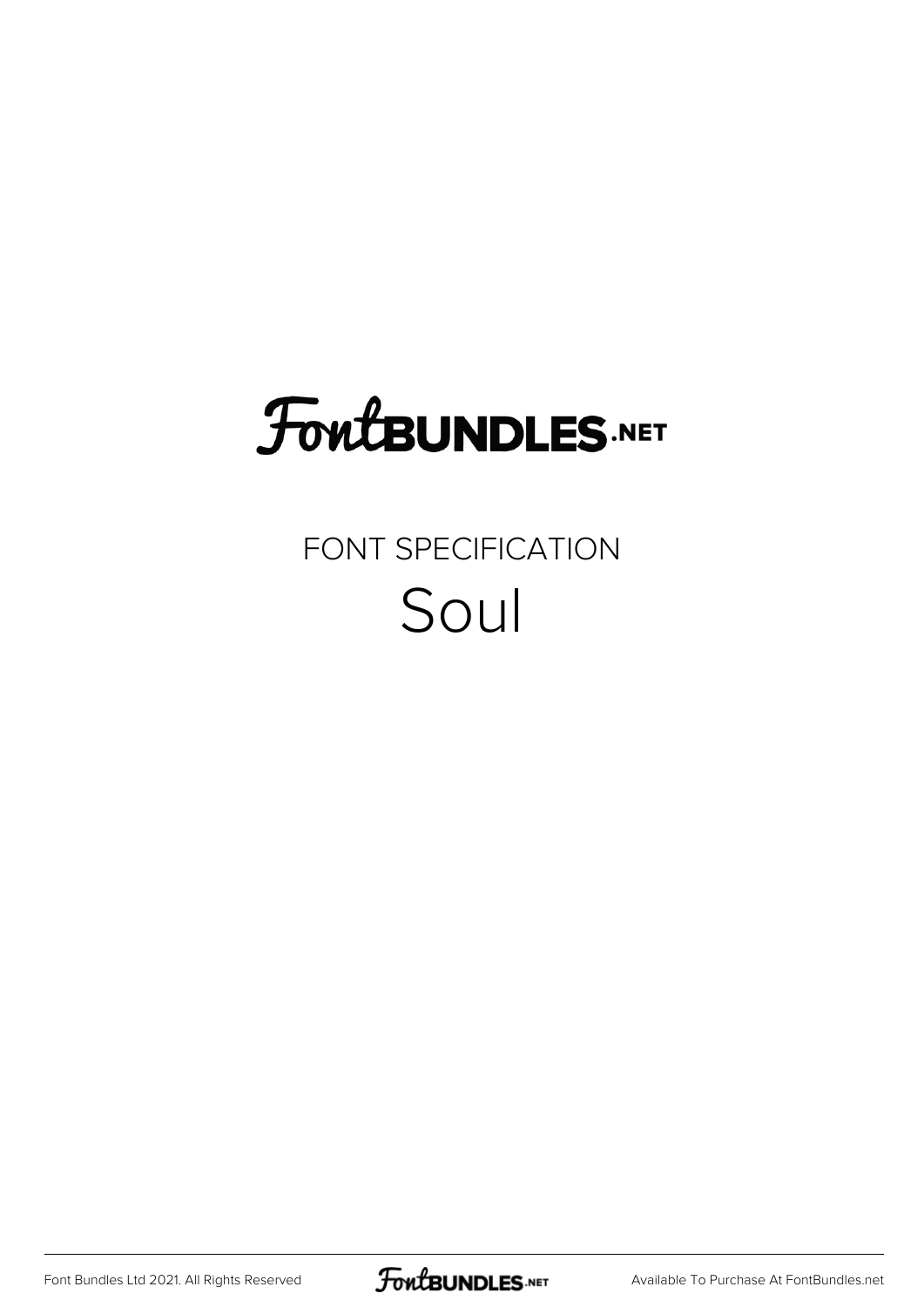#### Soul - Regular

**Uppercase Characters** 

## **ABCDEFGHIJKLMNOPQRSTU VWXYZ**

Lowercase Characters

### abcdefghijkImnopqrstuvwxyz

**Numbers** 

### 0123456789

Punctuation and Symbols



All Other Glyphs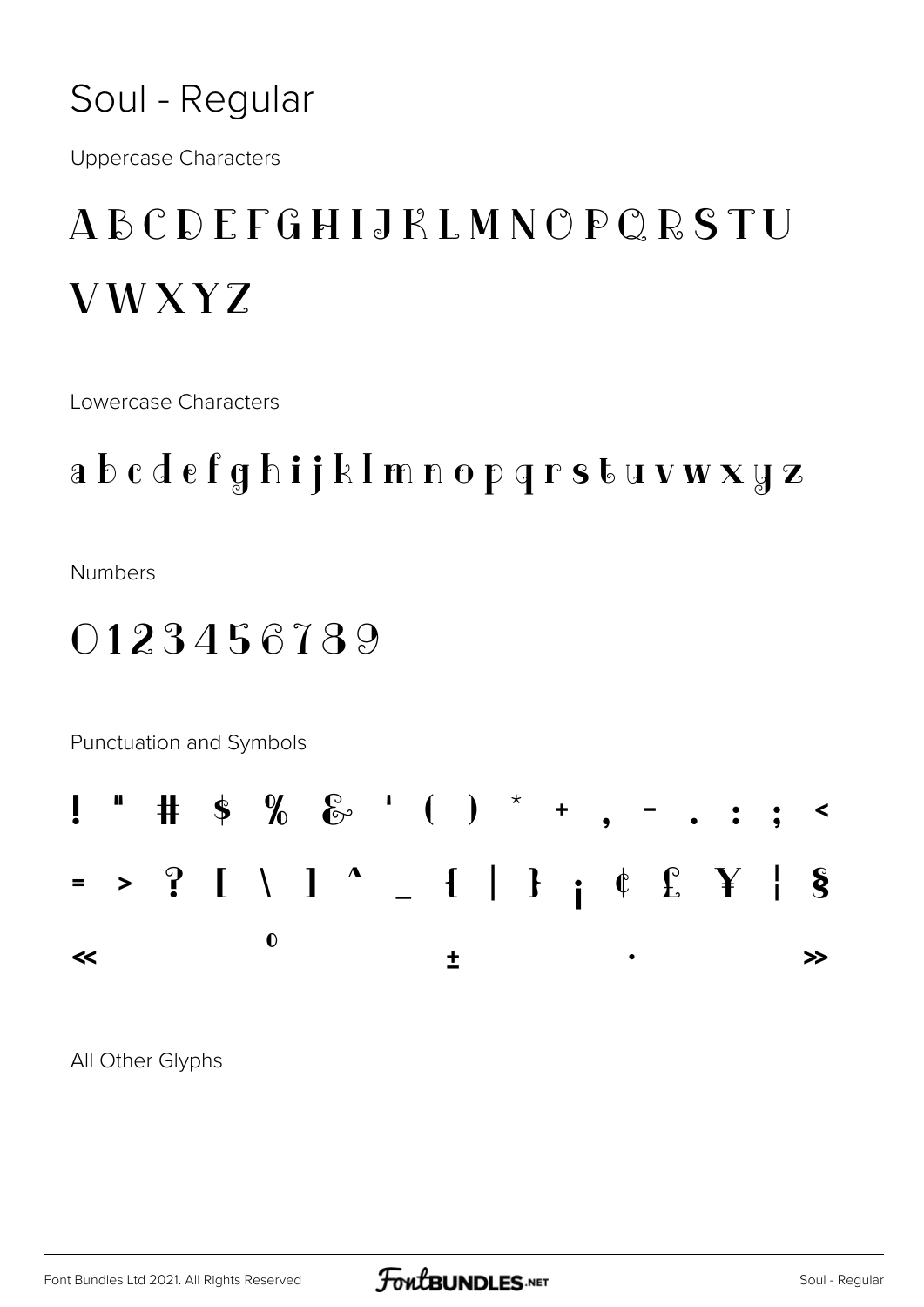